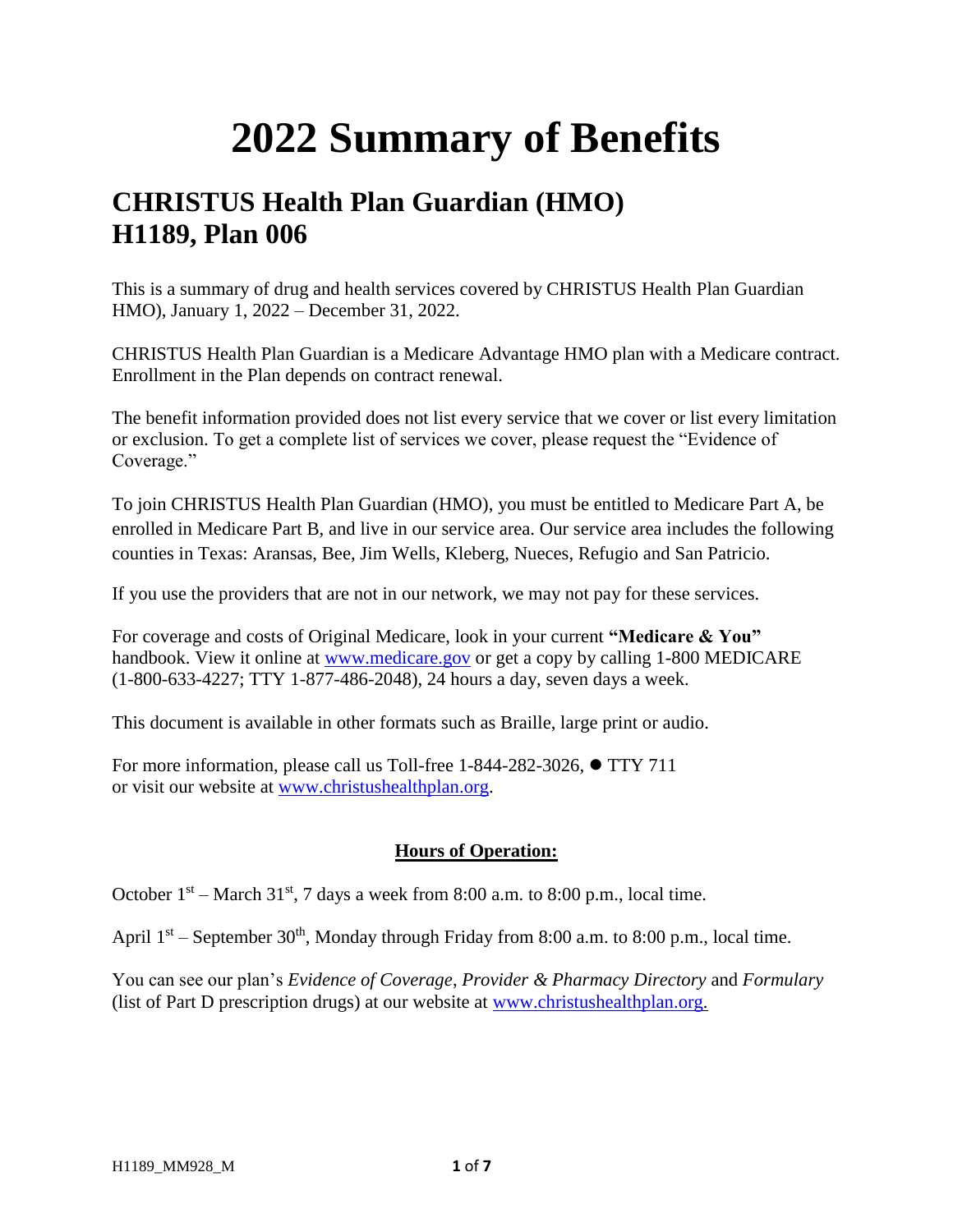|         | <b>Premiums and Benefits</b> | <b>CHRISTUS Health Plan Guardian (HMO)</b> | What you should know       |
|---------|------------------------------|--------------------------------------------|----------------------------|
|         | <b>Monthly Plan Premium</b>  | \$0                                        | You must continue to pay   |
|         |                              |                                            | your Medicare Part B       |
|         |                              |                                            | premium.                   |
|         | <b>Annual Maximum</b>        | \$4,400                                    | The most you pay for       |
|         | <b>Out-of-Pocket</b>         |                                            | copays, coinsurance and    |
|         |                              |                                            | other costs for medical    |
|         |                              |                                            | services for the year.     |
|         | <b>Part B Premium Rebate</b> | \$60                                       | The plan will reimburse    |
|         |                              |                                            | the member monthly.        |
|         |                              | <b>Inpatient &amp; Outpatient Services</b> |                            |
|         | <b>Inpatient Hospital</b>    |                                            | Authorization rules may    |
|         |                              |                                            | <i>apply.</i>              |
|         |                              |                                            |                            |
|         |                              |                                            | Our plan covers 90 days    |
| O       | Acute hospital               | You pay a \$320 copay per day for days 1   | for an inpatient hospital  |
|         |                              | through 5.                                 | stay. Our plan also covers |
|         |                              | You pay nothing per day for days 6 through | 60 "lifetime reserve       |
|         |                              | 90.                                        | days." These are "extra"   |
|         |                              |                                            | days that we cover. If     |
| $\circ$ | Mental health                | You pay a \$318 copay per day for days 1   | your hospital stay is      |
|         |                              | through 5.                                 | longer than 90 days, you   |
|         |                              | You pay nothing per day for days 6 through | can use these extra days.  |
|         |                              | 90.                                        | But once you have used     |
|         |                              |                                            | up these extra 60 days,    |
|         |                              |                                            | your inpatient hospital    |
|         |                              |                                            | coverage will be limited   |
|         |                              |                                            | to 90 days.                |
|         | <b>Outpatient Hospital</b>   |                                            | Authorizations rules may   |
| O       | Ambulatory surgical          | You pay a \$255 copay per visit.           | <i>apply.</i>              |
|         | center                       |                                            |                            |
| O       | <b>Hospital facility</b>     | You pay a \$325 copay per stay.            |                            |
|         | <b>Doctor Visits</b>         |                                            |                            |
| O       | Primary Care Physician       | You pay nothing.                           |                            |
| O       | Specialists                  | You pay a \$25 copay per visit.            |                            |
|         | <b>Preventive Care</b>       | You pay nothing.                           | Additional preventive      |
| $\circ$ | Abdominal aortic             |                                            | services approved by       |
|         | aneurysm screening           |                                            | Medicare during the        |
| O       | Alcohol misuse counseling    |                                            | contract year will be      |
|         | Annual "Wellness" visit      |                                            | covered. This plan covers  |
| O       | Bone mass measurement        |                                            | preventive care            |
| O       | Breast cancer screening      |                                            | screenings and annual      |
|         | (mammogram)                  |                                            | physical exams at 100%     |
| O       | Cardiovascular disease       |                                            | when you use in-network    |
|         | (behavioral therapy)         |                                            | providers.                 |
| $\circ$ | Cardiovascular screening     |                                            |                            |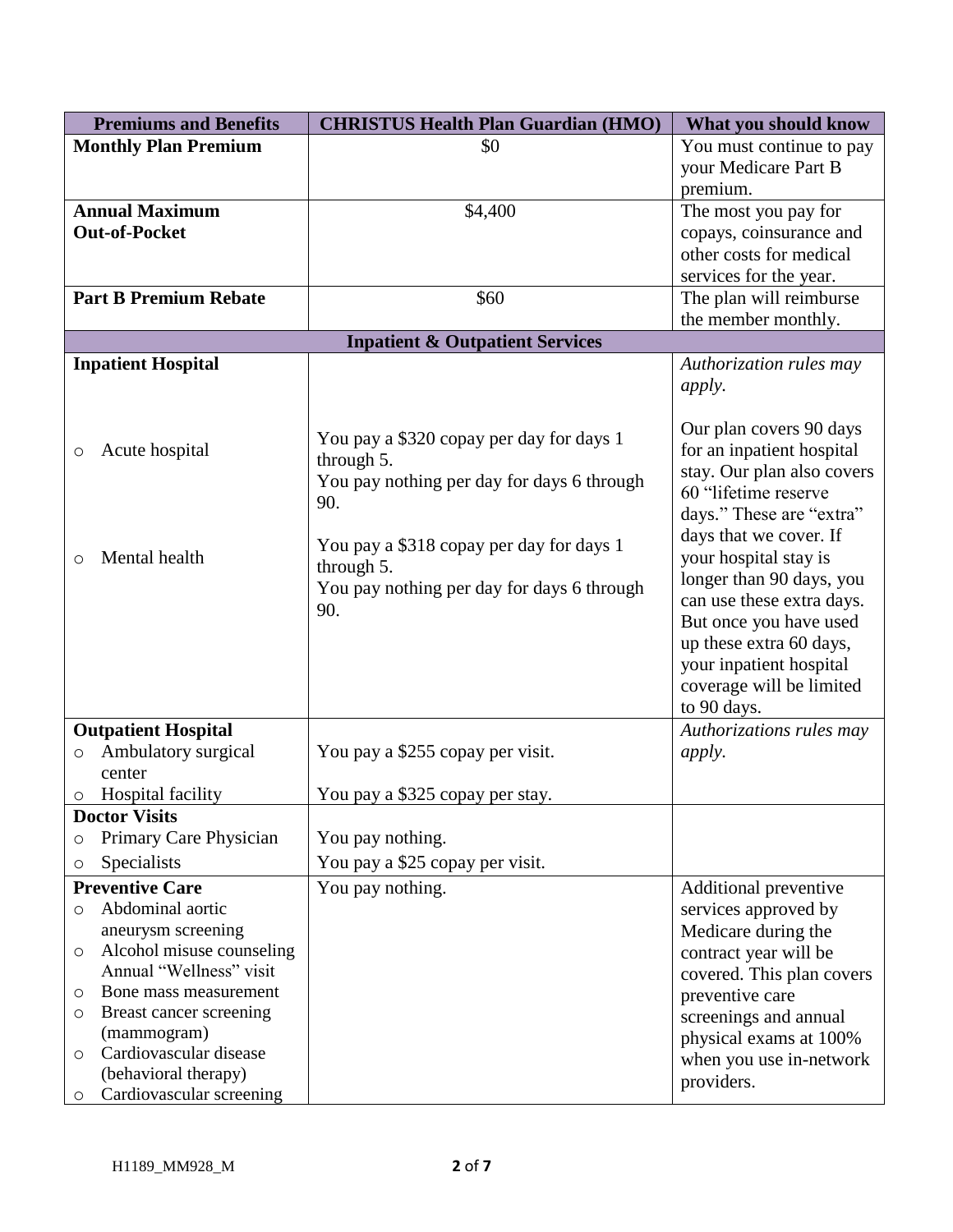|                                 | <b>Premiums and Benefits</b>                         | <b>CHRISTUS Health Plan Guardian (HMO)</b>  | What you should know |
|---------------------------------|------------------------------------------------------|---------------------------------------------|----------------------|
|                                 | <b>Preventive Care continued</b>                     |                                             |                      |
| $\circ$                         | Cervical and vaginal                                 |                                             |                      |
|                                 | cancer screening                                     |                                             |                      |
| $\circ$                         | Colorectal cancer                                    |                                             |                      |
|                                 | screenings (colonoscopy,                             |                                             |                      |
|                                 | fecal occult blood test,                             |                                             |                      |
|                                 | flexible sigmoidoscopy)                              |                                             |                      |
| O                               | Depression screening                                 |                                             |                      |
| $\circ$                         | Diabetes screenings and                              |                                             |                      |
|                                 | monitoring                                           |                                             |                      |
| O                               | Hepatitis C screening                                |                                             |                      |
| $\circ$                         | HIV screening                                        |                                             |                      |
| $\circ$                         | Lung cancer with low dose                            |                                             |                      |
|                                 | computed tomography                                  |                                             |                      |
|                                 | (LDCT) screening                                     |                                             |                      |
| O                               | Medical nutrition therapy                            |                                             |                      |
|                                 | services                                             |                                             |                      |
| $\circ$                         | <b>Medicare Diabetes</b>                             |                                             |                      |
|                                 | <b>Prevention Program</b>                            |                                             |                      |
|                                 | (MDPP)                                               |                                             |                      |
| $\circ$                         | Obesity screenings and                               |                                             |                      |
|                                 | counseling                                           |                                             |                      |
| O                               | Prostate cancer screenings                           |                                             |                      |
|                                 | (PSA)                                                |                                             |                      |
| $\circ$                         | Sexually transmitted                                 |                                             |                      |
|                                 | infections screenings and                            |                                             |                      |
|                                 | counseling                                           |                                             |                      |
| $\circ$                         | Tobacco use cessation                                |                                             |                      |
|                                 | counseling (counseling for                           |                                             |                      |
|                                 | people with no sign of                               |                                             |                      |
|                                 | tobacco-related disease)                             |                                             |                      |
| $\circ$                         | Vaccines, including flu,                             |                                             |                      |
|                                 | hepatitis B, pneumococcal                            |                                             |                      |
|                                 | and COVID-19                                         |                                             |                      |
| $\circ$                         | "Welcome to Medicare"<br>preventive visit (one-time) |                                             |                      |
|                                 | Routine physical (one per                            |                                             |                      |
| $\circlearrowright$             | year)                                                |                                             |                      |
|                                 | <b>Emergency Care</b>                                | You pay a \$75 copay per visit.             | Covered worldwide.   |
|                                 |                                                      |                                             |                      |
|                                 |                                                      |                                             | Copay is waived if   |
|                                 |                                                      |                                             | admitted within      |
|                                 |                                                      |                                             | 24 hours.            |
| <b>Urgently Needed Services</b> |                                                      | You pay a \$35 copay per visit.             |                      |
|                                 |                                                      | You pay a \$75 copay per visit (worldwide). |                      |
|                                 |                                                      |                                             |                      |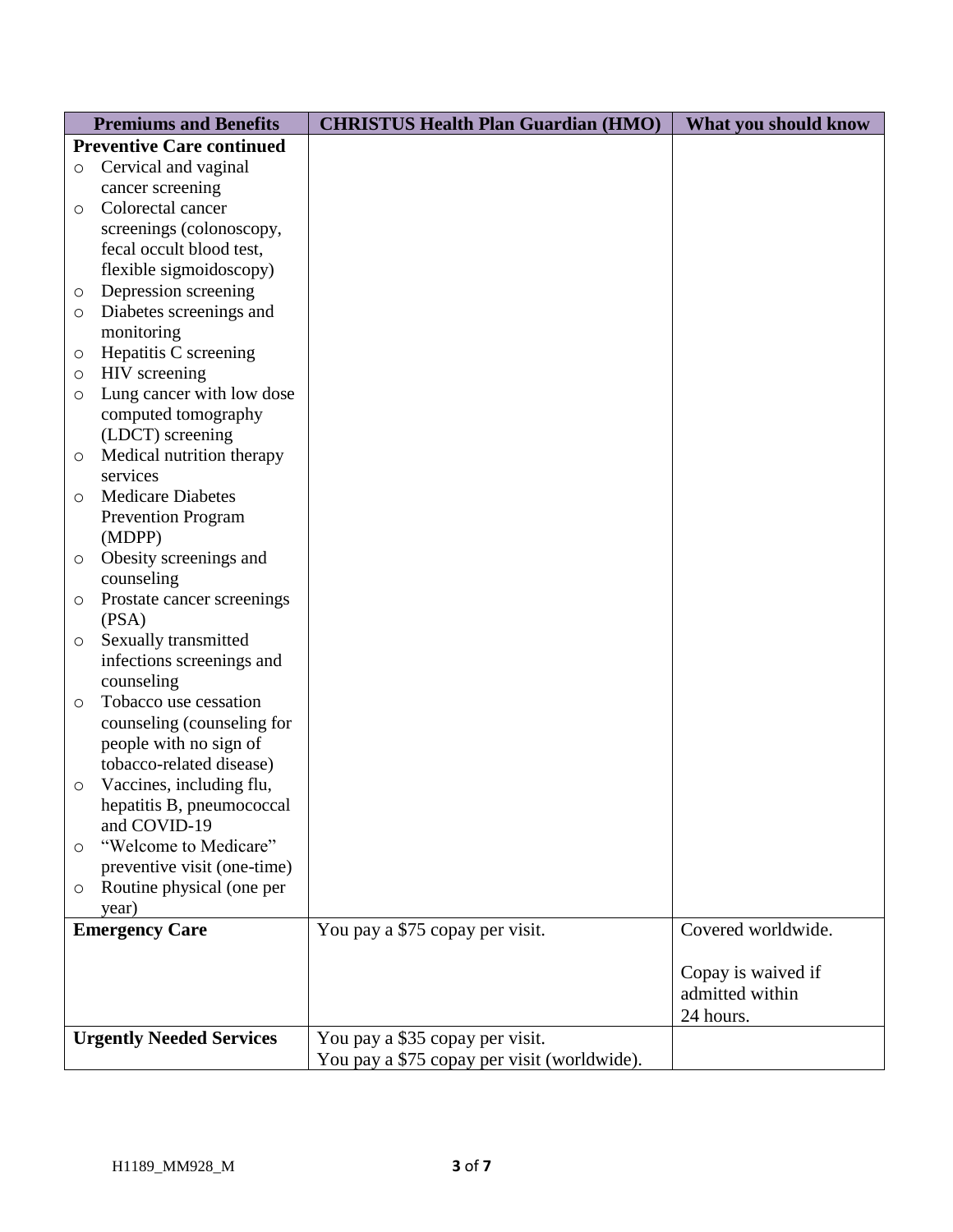| <b>Premiums and Benefits</b> |                                                      | <b>CHRISTUS Health Plan Guardian (HMO)</b>    | What you should know     |
|------------------------------|------------------------------------------------------|-----------------------------------------------|--------------------------|
|                              | <b>Diagnostic</b>                                    |                                               | Prior authorization is   |
|                              | <b>Services/Labs/Imaging</b>                         |                                               | required for some        |
| $\circ$                      | Lab services                                         | You pay nothing.                              | services by your doctor  |
| O                            | <b>Outpatient X-rays</b>                             | You pay a \$25 copay per visit.               | or other network         |
| $\circ$                      | Diagnostic tests $\&$                                | You pay a \$50 copay per visit.               | provider.                |
|                              | procedures (non-                                     |                                               |                          |
|                              | radiological)                                        |                                               | Please contact the plan  |
| $\circ$                      | Diagnostic radiology                                 | You pay a \$150 copay per visit.              | for more information.    |
|                              | services (MRI, CT, PET)                              |                                               |                          |
| $\circ$                      | Therapeutic radiology                                | You pay 20% coinsurance per visit.            |                          |
|                              | (e.g., radiation treatment                           |                                               |                          |
|                              | of cancer)                                           |                                               |                          |
|                              | <b>Hearing Services</b>                              |                                               |                          |
| $\circ$                      | Routine hearing exam                                 | You pay a \$35 copay per exam.                | 1 every year.            |
|                              |                                                      |                                               |                          |
| O                            | Hearing aid                                          | You pay a \$395 or \$695 copay from a         | Copay is based on        |
|                              |                                                      | network provider for hearing aids included in | manufacturer, product    |
|                              |                                                      | the 3 Tier Formulary.                         | and style purchased      |
|                              |                                                      |                                               | from Amplifon 2 Tier     |
|                              |                                                      |                                               | Formulary. Hearing       |
|                              |                                                      |                                               | aids not listed in the 2 |
|                              |                                                      |                                               | Tier Formulary are       |
|                              |                                                      |                                               | available at an          |
|                              |                                                      |                                               | additional cost.         |
|                              |                                                      |                                               | Member is responsible    |
|                              |                                                      |                                               | for full invoice         |
|                              |                                                      |                                               | amount if purchased      |
|                              |                                                      |                                               | outside of the 2 Tier    |
|                              |                                                      |                                               | Formulary. Copay does    |
|                              |                                                      |                                               | not apply. Out-of-       |
|                              |                                                      |                                               | network is not covered.  |
|                              |                                                      |                                               |                          |
| $\circ$                      | Medicare-covered exam                                | You pay a \$25 copay per service.             |                          |
|                              | to diagnose and treat                                |                                               |                          |
|                              | hearing and balance issues<br><b>Dental Services</b> |                                               |                          |
|                              | Medicare-covered dental                              | You pay a \$25 copay per service.             |                          |
| $\circ$                      |                                                      |                                               |                          |
|                              | services (this does not                              |                                               |                          |
|                              | include services in                                  |                                               |                          |
|                              | connection with care,                                |                                               |                          |
|                              | treatment, filling,                                  |                                               |                          |
|                              | removal, or replacement                              |                                               |                          |
|                              | of teeth)                                            |                                               |                          |
|                              |                                                      |                                               |                          |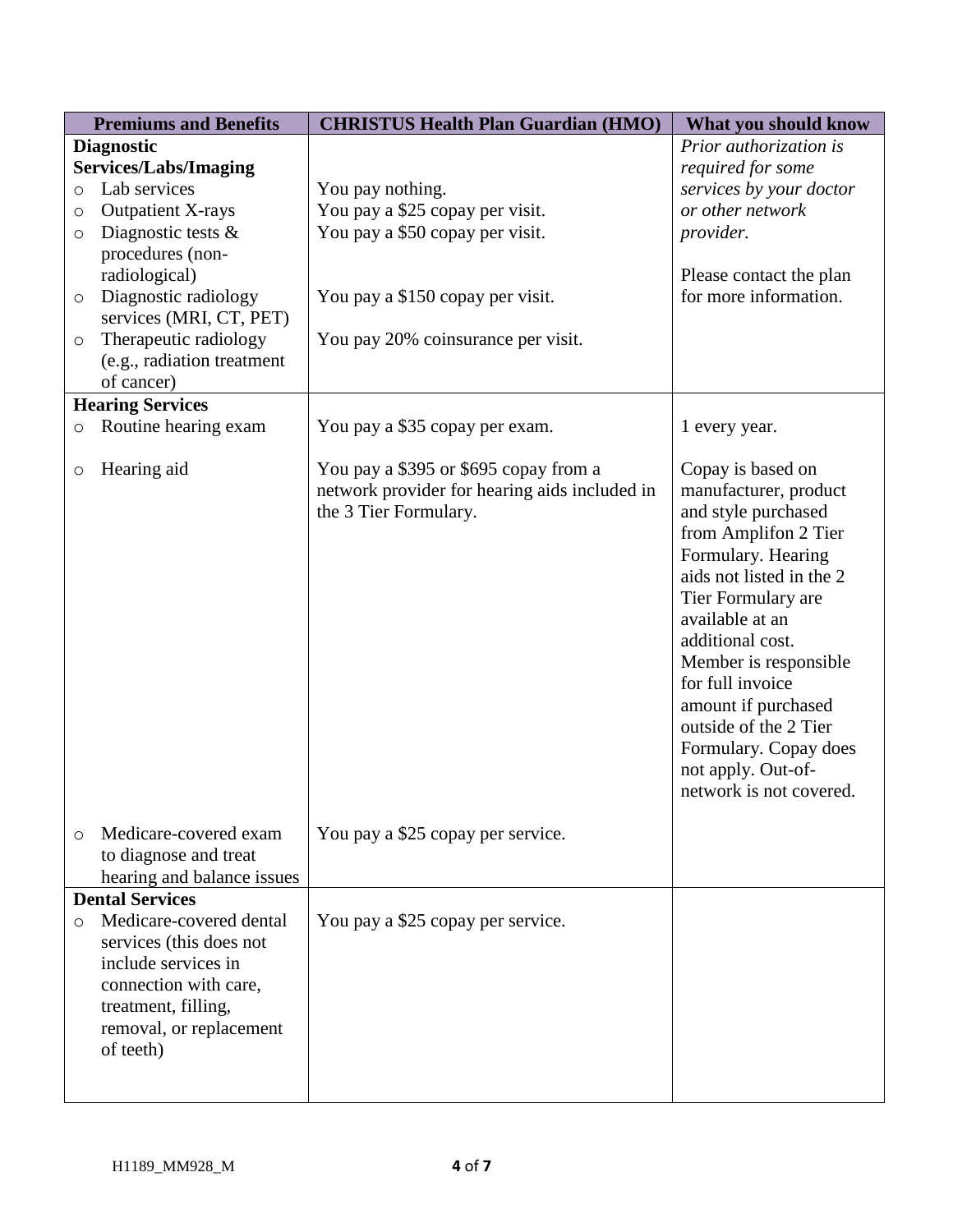| <b>Premiums and Benefits</b>          | <b>CHRISTUS Health Plan Guardian (HMO)</b>   | What you should know      |
|---------------------------------------|----------------------------------------------|---------------------------|
| <b>Dental Services continued</b>      |                                              |                           |
| Preventive dental services<br>$\circ$ | You pay a \$5 copay per service.             |                           |
| Oral exam<br>$\bullet$                |                                              | 1 visit every year.       |
| Dental X-rays                         |                                              | 1 every 2 years.          |
| Cleaning                              |                                              | 1 every 6 months.         |
| Fluoride treatment                    |                                              | 1 every 6 months.         |
| <b>Vision Services</b>                |                                              |                           |
| Medicare-covered eye<br>$\circ$       | You pay a \$25 copay per exam.               |                           |
| exam to diagnose and                  |                                              |                           |
| treat diseases and                    |                                              |                           |
| conditions of the eye                 |                                              |                           |
| Glaucoma screening<br>$\circ$         | You pay a \$35 copay per screening.          |                           |
| Routine eye exam<br>O                 | You pay nothing.                             | 1 every year.             |
| Eyeglasses<br>O                       | You pay nothing.                             | \$100 allowance per year  |
| (frames/lenses) or                    |                                              | for 1 pair of eyeglasses  |
| contacts lenses                       |                                              | (frames/lenses) or        |
|                                       |                                              | contacts.                 |
| <b>Mental Health Services</b>         |                                              |                           |
| Outpatient individual or<br>$\circ$   | You pay a \$40 copay per visit.              |                           |
| group therapy visit                   |                                              |                           |
| <b>Skilled Nursing Facility</b>       | You pay nothing per day for days 1 through   | Plan covers up to 100     |
|                                       | 20.                                          | days per benefit period.  |
|                                       | You pay a \$164.50 copay per day for days 21 |                           |
|                                       | through 100.                                 |                           |
| <b>Physical, Occupational and</b>     | You pay a \$25 copay per visit.              |                           |
| <b>Speech Language Therapy</b>        |                                              |                           |
| <b>Services</b>                       |                                              |                           |
| <b>Ambulance</b>                      | You pay a \$265 copay per one-way trip.      | Covered worldwide.        |
| <b>Transportation</b>                 | You pay nothing.                             | Authorization rules may   |
|                                       |                                              | <i>apply.</i>             |
|                                       |                                              |                           |
|                                       |                                              | Limited to 12 one-way     |
|                                       |                                              | trips per year to plan-   |
|                                       |                                              | approved locations (up to |
|                                       |                                              | 150 miles outside the     |
|                                       |                                              | service area).            |
| <b>Medicare Part B Drugs</b>          |                                              | Authorization rules may   |
| Chemotherapy drugs<br>$\circ$         | You pay 20% coinsurance.                     | <i>apply.</i>             |
| Other Part B drugs<br>$\circ$         | You pay 20% coinsurance.                     |                           |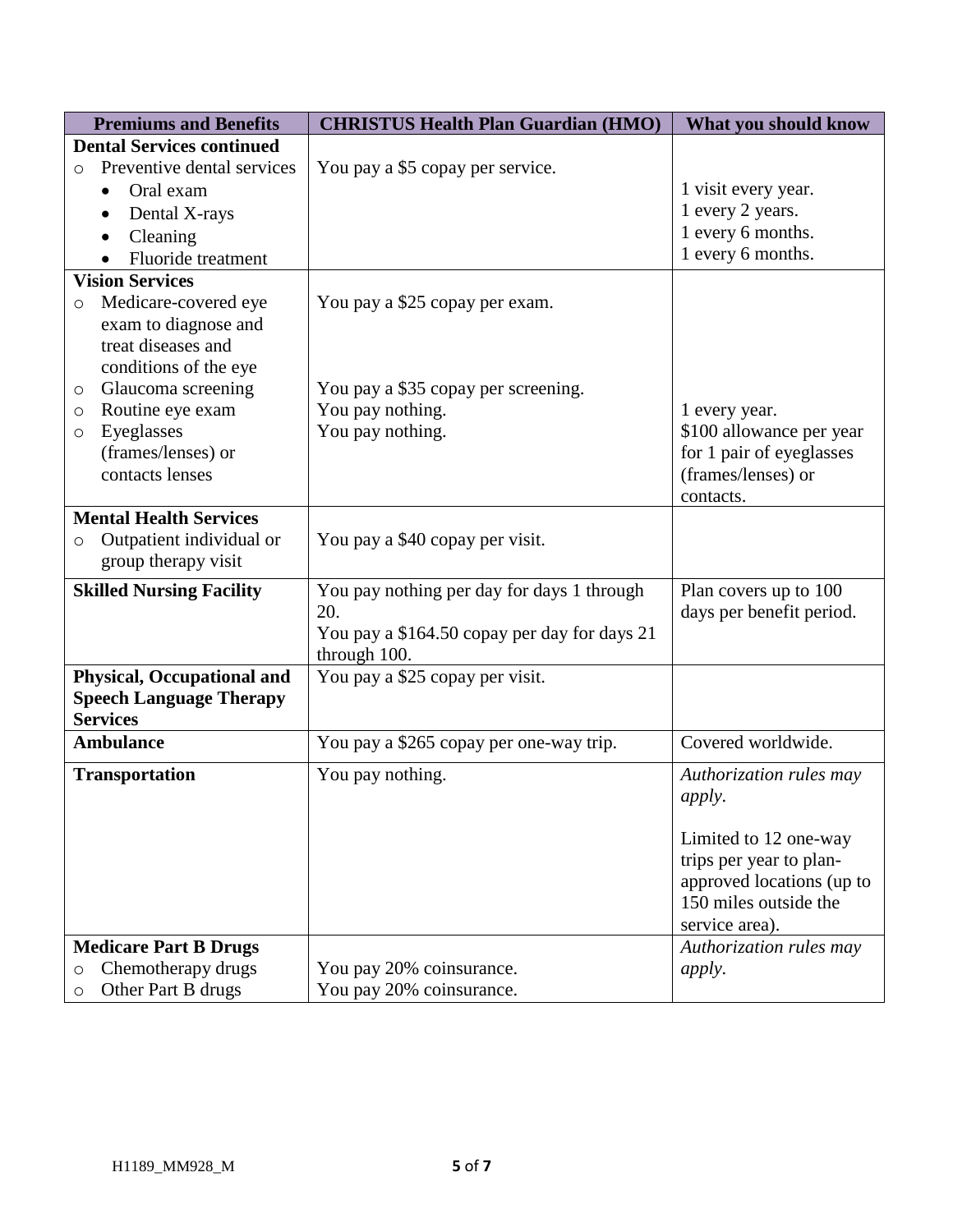| <b>Additional Benefits</b>                   | <b>CHRISTUS Health Plan Guardian (HMO)</b> | What you should know       |
|----------------------------------------------|--------------------------------------------|----------------------------|
| <b>Home Health Care</b>                      | You pay nothing.                           | Authorization rules may    |
|                                              |                                            | apply.                     |
|                                              |                                            |                            |
|                                              |                                            | There is no coinsurance,   |
|                                              |                                            | copayment, or deductible   |
|                                              |                                            | for beneficiaries eligible |
|                                              |                                            | for Medicare-covered       |
|                                              |                                            | home health agency care.   |
| <b>Outpatient Substance Abuse</b>            | You pay a \$40 copay per visit.            | Authorization rules may    |
| <b>Services</b>                              |                                            | <i>apply.</i>              |
| (Individual and group                        |                                            |                            |
| therapy)                                     |                                            |                            |
| <b>Medical</b>                               |                                            | Authorization rules may    |
| <b>Equipment/Supplies</b>                    |                                            | <i>apply.</i>              |
| Durable medical<br>$\circ$                   | You pay 20% coinsurance.                   |                            |
| equipment (e.g.,                             |                                            |                            |
| wheelchairs, oxygen)                         |                                            |                            |
| Prosthetics (e.g., braces,<br>O              | You pay 20% coinsurance.                   |                            |
| artificial limbs)                            |                                            |                            |
| <b>Diabetes Management</b>                   |                                            | Authorization rules may    |
| Diabetes monitoring<br>$\circ$               | You pay nothing.                           | <i>apply.</i>              |
| supplies                                     |                                            |                            |
| Diabetes self-management<br>$\circ$          | You pay nothing.                           |                            |
| training                                     |                                            |                            |
| Therapeutic shoes or<br>O                    | You pay a \$10 copay per item.             |                            |
| inserts                                      |                                            |                            |
| <b>Foot Care</b><br>Medicare-covered foot    |                                            |                            |
| O<br>exam and treatment if you               | You pay a \$25 copay per visit.            |                            |
| have diabetes-related                        |                                            |                            |
|                                              |                                            |                            |
| nerve damage and/or meet                     |                                            |                            |
| certain conditions<br>Routine Foot care<br>O | You pay nothing.                           |                            |
| <b>Outpatient Rehabilitation</b>             |                                            | Authorization rules may    |
| <b>Services</b>                              |                                            | <i>apply.</i>              |
| Cardiac rehabilitation<br>O                  | You pay a \$40 copay per visit.            |                            |
| Pulmonary rehabilitation<br>O                | You pay a \$30 copay per visit.            |                            |
| <b>Chiropractic Care</b>                     | You pay a \$20 copay per visit.            | 36 visits per year.        |
| (manual manipulation of the                  |                                            |                            |
| spine to correct subluxation)                |                                            |                            |
| <b>Renal Dialysis</b>                        | You pay 20% coinsurance.                   |                            |
| <b>Medicare-covered</b>                      | You pay a \$25 copay per visit.            | Maximum of 20 visits per   |
| <b>Acupuncture for Chronic</b>               |                                            | year.                      |
| <b>Low Back Pain</b>                         |                                            |                            |